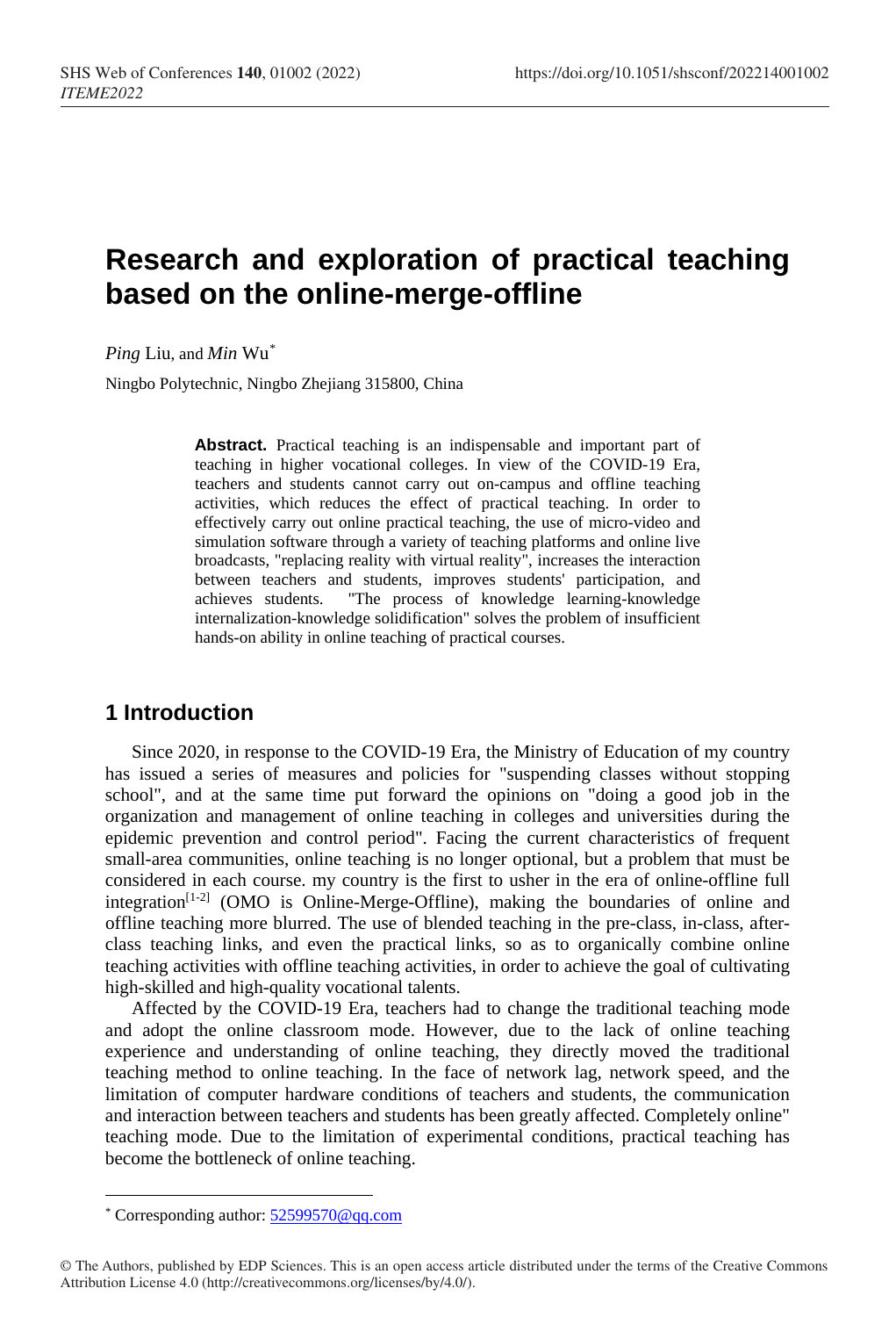# **2 Problems in practical teaching under the epidemic**

Because the practical courses mainly rely on the school's laboratory equipment, through teachers' explanations, demonstration operations, and students' imitation, the method of "learning by doing and learning by doing" adopts a progressive multi-cycle project-driven teaching method. Projects range from simple to complex, from easy to difficult, following the law of career growth and cognition. For core skills, repeated emphasis and training in each module, training students' vocational ability and engineering implementation ability. However, during the epidemic, teachers taught online and students studied online. Neither students nor teachers could carry out normal teaching activities in the school's laboratory, and there was no real experimental equipment to operate. As a result, many practical courses cannot complete the original teaching tasks, and students' hands-on ability is greatly shackled.

In addition to the limited experimental conditions, the impact on practical courses also has the following problems.

## **2.1 Lack of teaching resources**

Because the experimental equipment (such as software environment, computer hardware conditions, etc.) and experimental environment of practical teaching take the school's instruments and equipment as the carrier, students practice through teachers' teaching principles and demonstration operation, so as to master knowledge, acquire skills and realize the internalized experiential learning of knowledge. During the epidemic period, students and teachers could not carry out routine offline teaching and could only use online teaching. Many teachers could not carry out webcast in online teaching. Some practical links could only be suspended and changed to theoretical teaching, which could not achieve the goal of offline teaching.

## **2.2 Changes in teaching methods**

Practical teaching adopts the teaching mode of "learning by doing, learning by doing" with real equipment as the carrier. Because there is no real equipment, students can only teach through teachers, lack of practical environment, and cannot improve their practical ability through real experience. Make it difficult for students to adapt to online practice.

## **2.3 Difficulty in organizing teaching content**

Due to individual differences among students and different receiving abilities, it is difficult to unify the progress of online practice teaching, and the problems arising in experiments cannot be controlled in time, which brings great challenges to the organization and design of teaching content. Improper settings can easily cause some students to fail to complete the task within the specified time or to complete the task ahead of schedule.

## **2.4 Changes in teaching methods**

Offline teaching mostly adopts the method of "teacher's explanation, demonstration operation, and students' imitation", while online teaching lacks the on-site control and restraint of teachers, and it is difficult for students who are not self-disciplined to become the original teaching task.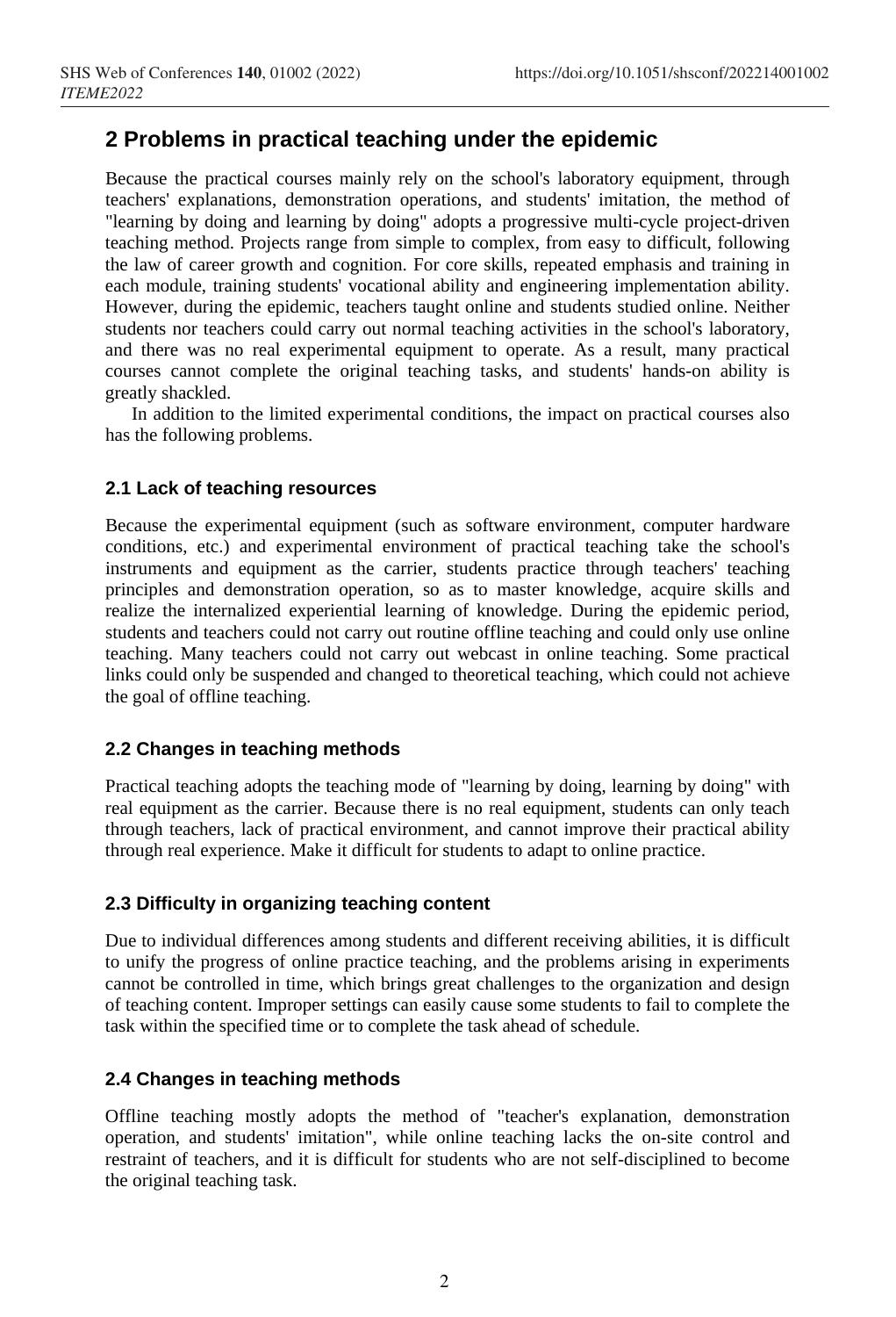## **2.5 Teaching interaction is limited**

Online teaching breaks the traditional face-to-face teaching method. Although many online live broadcast platforms (such as Ding Talk Video Conference and Tencent Video) have also added interactive functions, they cannot be played back. Once students experience network freezes, It is impossible to replay and learn again. At the same time, due to the different network environments of teachers and students, network delays, students and teachers are out of sync, and the interactive functions are greatly limited, which makes some students unable to digest and absorb what they have learned in a timely manner.

## **2.6 Inaccurate teaching evaluation**

Due to the limitation of environmental conditions, it is impossible to track the students' learning process in real time. Many students do not pay attention to the online practice link. As long as they hang up online, they can get good grades as long as they submit homework, so that the teaching evaluation of practice is not true and accurate.

In response to various problems in online teaching in the above practical links, many schools have proposed new teaching methods and concepts, such as: online and offline laboratory teaching modes, management methods, interactive methods, teaching methods, evaluation methods, etc. Innovation [3-5].

## **3 Solutions and measures**

Under the educational background of the OMO Era, the professional teaching team of mechatronics of Ningbo Vocational and Technical College actively explored the teaching mode of "full online and offline integration", which changed the traditional teaching mode with students as the main body and teachers as the leading. Taking "PLC Technology and Engineering Application" as an example, the online teaching, video recording, programming software of Mitsubishi system, simulation software and other teaching methods are reasonably used to explore the network of practical teaching. Design an efficient "fully online" teaching case that conforms to the teaching rules. A new method is proposed for the online teaching of the SFC function module of the Mitsubishi system, "combining the virtual and the real, and replacing the real with the virtual" to make up for the lack of offline practice during the epidemic.

A fully integrated online and offline teaching method is adopted. Before class, let students preview before class through PPT, learning task list, project materials, micro video, etc. provided in online teaching platforms (such as cloud class, MOOC, vocational education cloud, etc.) In the class, teachers conduct practical teaching drills, and through online explanations, students will answer the questions interactively, so that every classmate can participate in the teaching, arouse the enthusiasm of the students, and let the students take the initiative to participate and actively integrate into the teaching. Transform the teacher's "teaching demonstration" into the student's "active learning and active participation"; the teacher's "class explanation" becomes the student's "cooperative inquiry" to solve problems together. This teaching mode closely links teachers and students through the network, and provides students with a real sense of practical teaching by operating simulation software, which makes up for the lack of online teaching resources. After class, conduct online discussions, answer questions, evaluate, complete and organize task lists, submit homework, study the content of the next task, and prepare for the next class. The specific design scheme is shown in Table 1.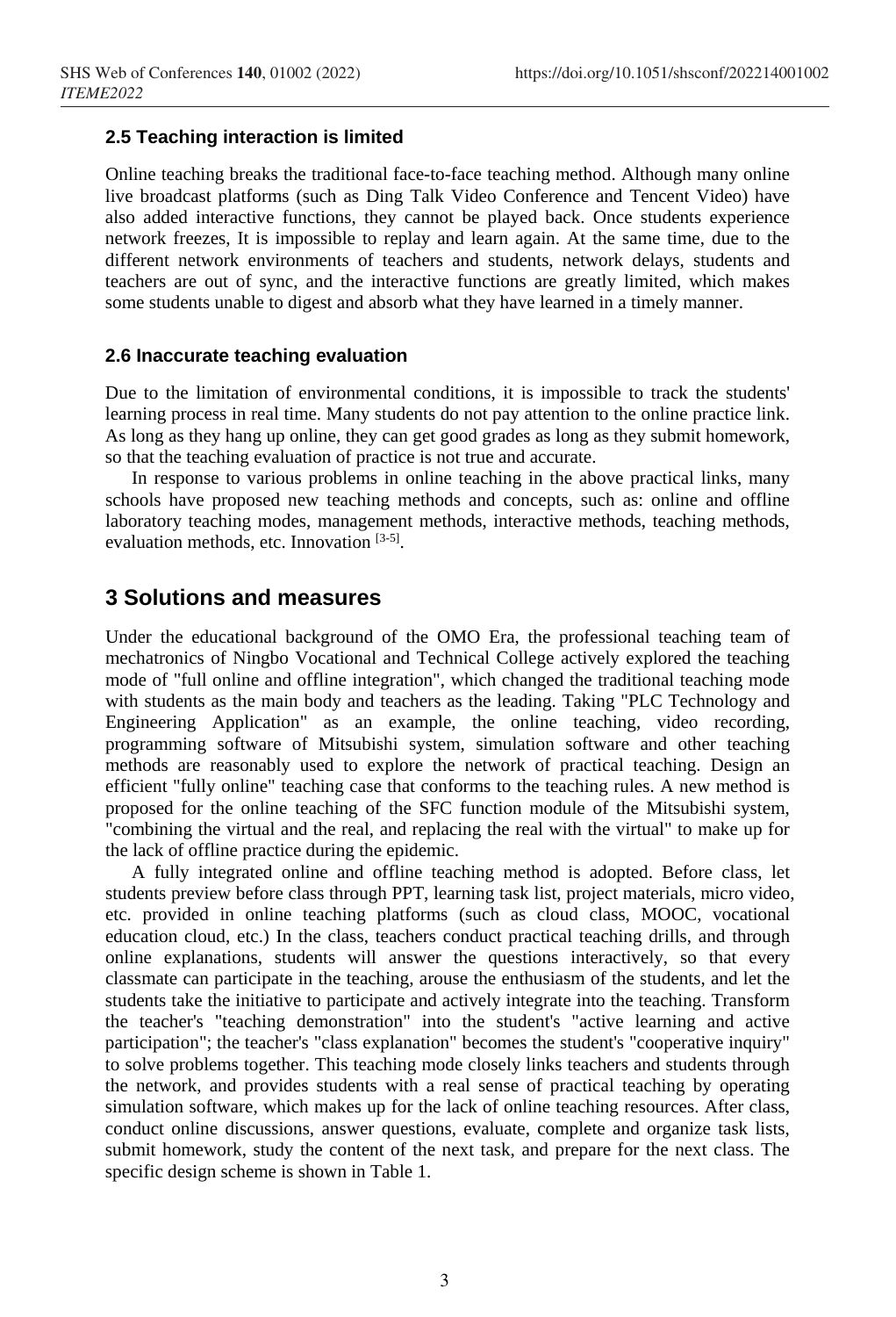| <b>Learning phase</b>                           | <b>Learning method</b>                                                            | <b>Network Platform</b><br>and Software                                                         | <b>Learning Content</b>                                                      |
|-------------------------------------------------|-----------------------------------------------------------------------------------|-------------------------------------------------------------------------------------------------|------------------------------------------------------------------------------|
| Before classes<br>(knowledge)<br>learning)      | problem import,<br>Goal-oriented.<br>Self-learning                                | Cloud classes, MOOC<br>resources, vocational<br>education cloud.<br>network resource<br>library | 1. Loose-leaf textbook<br>2. Study task list<br>3.PPT, micro video           |
| in classes<br>(knowledge)<br>internalization)   | class interaction.<br>group discussion,<br>Project combat                         | DingTalk live video,<br>practical teaching<br>software, simulation<br>software                  | 1. Project actual combat<br>2. Cooperative inquiry<br>3. Achievement display |
| After classes<br>(Knowledge)<br>solidification) | Comprehensive<br>evaluation.<br>Consolidation after<br>class.<br>analysis Summary | DingTalk,<br>QQ, WeChat                                                                         | 1. Online discussion<br>2. Online O&A<br>3. online reviews                   |

Table 1. Curriculum design scheme.

## **3.1 "Replace the real with the virtual", combined with simulation software**

Use the GX Developer programming software of the Mitsubishi system and the FX-TRN-BEG-C simulation software provided by the Mitsubishi Corporation for linkage. The teacher recorded the installation methods of the two softwares into micro-videos for students' reference. Under the guidance of the micro-videos, the students installed them on their own personal computers, and they could perform simulated operations through the virtual environment and human-machine interface provided by the manufacturer to achieve "The effect of substituting reality for reality.In the practice of the real course, according to the requirements of the project, students choose experimental equipment by themselves, such as: PLC model, electrical components (input devices such as travel switches, buttons, sensors, etc.; AC contactors, indicator lights, solenoid valves and other output devices) device). Determine the number of I/O points, compile the I/O allocation table, draw the PLC wiring diagram, and design the SFC sequence function diagram. The ladder diagram is compiled through the GX Developer programming software, and then written into the PLC to run after conversion, so as to realize the requirements of the movement of the motor, the specified lighting, and the movement of the solenoid valve.

In the online teaching, since there is no real equipment, it is necessary to use the FX-TRN-BEG-C simulation software to realize the above functions. However, because the simulation software has been matched and the experimental equipment has been solidified in the software according to different projects, there is no need for students themselves. Selection, I/O point assignments are adjusted according to the requirements solidified in the simulation software, as shown in Figure 1.



**Fig. 1.** I/O point curing of simulation software.

When programming GX Developer, according to the fixed I/O points, write the I/O point allocation table, draw the PLC wiring diagram, compile the SFC sequence function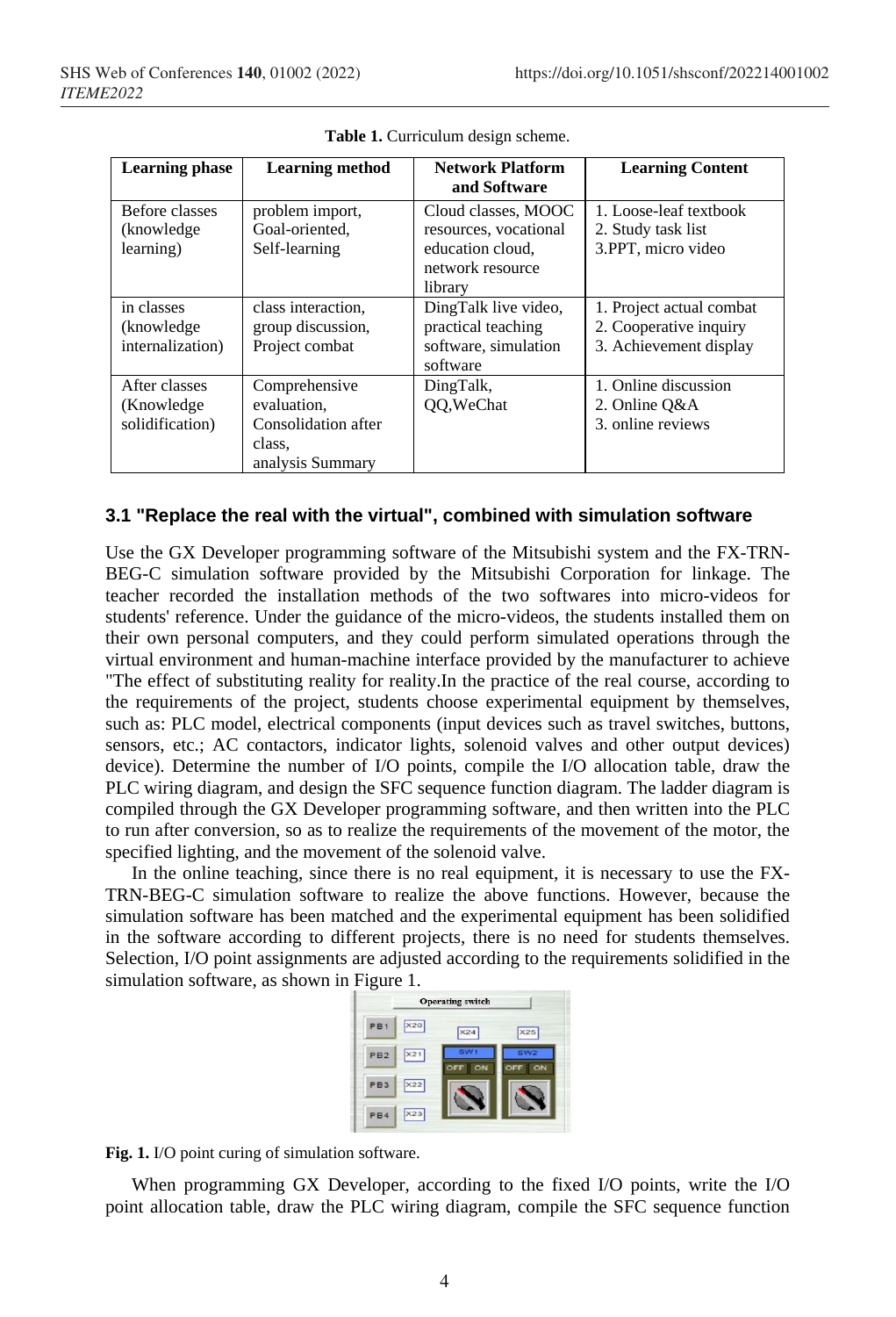diagram, and then convert it into a ladder diagram, and then import it into the simulation software. By operating in the simulation software, you can simulate the real action scene. To achieve the purpose of students' practical ability.

## **3.2 Record micro-videos to achieve "learning by doing and doing while learning"**

Combining of programming software and simulation software, the teacher team integrates and sequenced the teaching content, from simple to complex, from single to comprehensive, and designs multiple teaching projects that conform to students' cognitive laws. Record a 3- 5minute micro-video of the teaching project. The video includes the operation steps, methods, processes, etc. that students must master. In order to facilitate students' learning and viewing, the micro-videos are accompanied by text narration and audio commentary. Teachers upload micro-videos to the online platform for students to study independently before class, assisted learning during class and consolidate review after class.

After passing the teacher's theoretical explanation, students use the method of repeatedly watching micro-videos to imitate the teacher's operation process to practice, so as to achieve the purpose of "learning by doing and learning by doing", and then make up for the lack of real equipment in online teaching.

## **3.3 Form a team and select teaching content**

The full-time teachers and the part-time teachers of the enterprise are formed into a curriculum research team. The team consists of full-time teachers, including senior teachers with rich teaching experience and more than 10 years of teaching experience, doctoral degree within 3 years of graduation and more than 1 year of practical experience, and more than 10 years of enterprise frontline Adjunct faculty with work experience consists of three types of faculty. Teachers with high professional titles have rich teaching experience. Through systematic analysis of students' cognitive characteristics, emotional characteristics, willpower characteristics and behavioral characteristics, they have a full understanding of students' learning situation; young teachers have high academic qualifications and understand the latest preface Technology, processing information fast, familiar with various network teaching methods and means; part-time teachers, have a thorough understanding of the history of the industry, and the needs of the industry are clearer. The three types of teachers have their own specialties, and jointly conduct research on teaching content, methods and means. Through the analysis of students' cognitive laws, enterprise needs, and network teaching methods, according to the practical characteristics of the course, the teaching content is determined to improve the practicality and professionalism of teaching.

In order to extract suitable teaching content, the team organized Haitian Precision, Ningbo Iron and Steel, Lilong Group and other enterprise technicians to jointly analyze typical work tasks, work processes and professional abilities with the school's teaching team. According to the job requirements such as PLC programming, debugging, maintenance and after-sales service, the school-enterprise cooperation forms a course project based on the combination of theory and practice based on the work process according to the process of "professional ability analysis - ability target determination teaching content sequence". Teaching with real cases in business and life.

## **3.4 Mixed use of platforms to improve classroom binding**

Multi platform mixed use shall be adopted before, during and after class to develop strengths and avoid weaknesses. Pre class notice: use QQ platform to release information,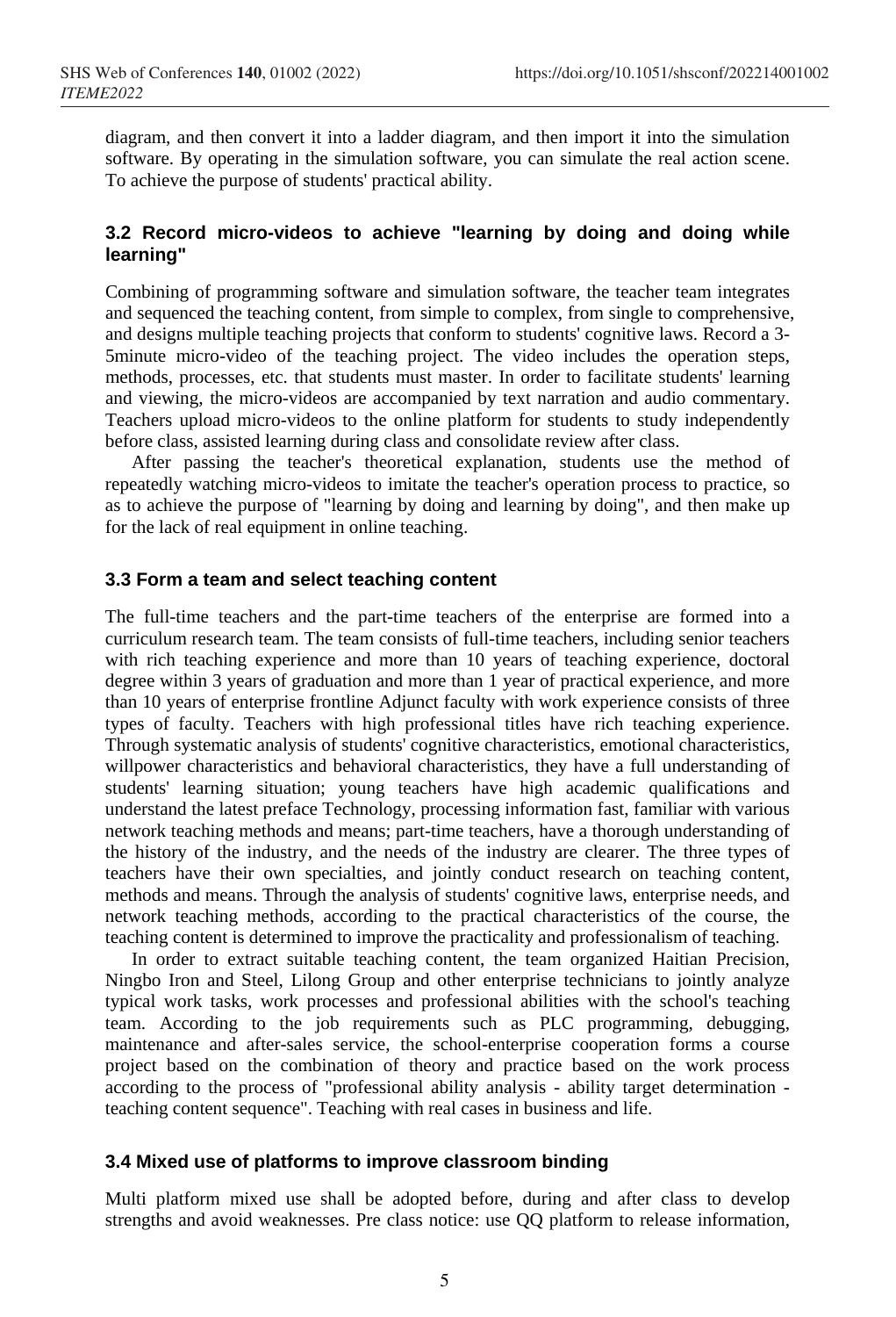make each student become an informant through password red envelope, and quickly transmit the information to each student. Pre class file release, micro video, courseware, etc. of cloud class platform; In the class, the advantage of convenient data export of cloud class platform is used to sign in for class, add project activities, submit class homework, and nail video conference. The functions of screen sharing and online wheat connection are supported for effective interaction and online monitoring. Through the screen sharing of students, we can grasp the learning progress and dynamics of students in real time, play the role of on-site control and restraint, and let the students who are not self disciplined be restrained; After class, use cloud class to submit homework, comment, teacher-student interaction, etc.

## **3.5 Connect a microphone rushing to answer, enhance the interaction between teachers and students**

In class, when using the Ding Talk platform to teach, after asking questions, the teacher asks students to answer the questions through connecting a microphone, and the students who are in connecting a microphone can share their answers through the screen, and teach the class to the students who are actively answering. Add points to improve students' enthusiasm for classroom participation.

## **3.6 In-class test to improve evaluation accuracy**

In the class, set a certain number of multiple-choice questions for key content and errorprone knowledge points, conduct random tests during the class and limit the answering time to avoid students hanging up online, and check the students' answers through data statistics. The situation and the correct rate of the questions, quickly understand the students' mastery, and adjust the course progress in time according to the feedback. After class, teachers arrange interactive Q&A sessions to communicate and discuss with students on the cloud class platform to make up for the lack of one-to-one communication due to limited classroom practice. Effectively communicate with students through corrections, comments, messages and other forms of homework after class, and individual guidance to achieve the best teaching effect.

# **4. Analysis of the effect of course implementation**

Through the three classes of electromechanical 3201, 3202 and 3203 of the mechatronics technology major of Ningbo Vocational and Technical College, a total of 132 questionnaires were distributed, and 122 valid questionnaires were received. The results of questionnaire statistics show that 92% of students believe that the use of simulation software to assist teaching can make up for the lack of online practical teaching (Figure 2), and achieve the effect of offline practical teaching to a certain extent. In addition, students also encountered the following problems during the epidemic, such as unstable network, inappropriate family environmental conditions, unsupported equipment, insufficient selfcontrol ability of students, inconvenient use of the platform and so on.

The results of the above questionnaires show that teachers use the combination of programming software and simulation software, and through the comprehensive application of "replacing reality with virtuality", mixing multiple teaching platforms, online connection of microphones, and classroom testing, students can pass the learning task list. , courseware, micro-videos, etc. for pre-class preview; in-class learning through online explanations, continuous microphones, and online tests; as well as online discussions and answering